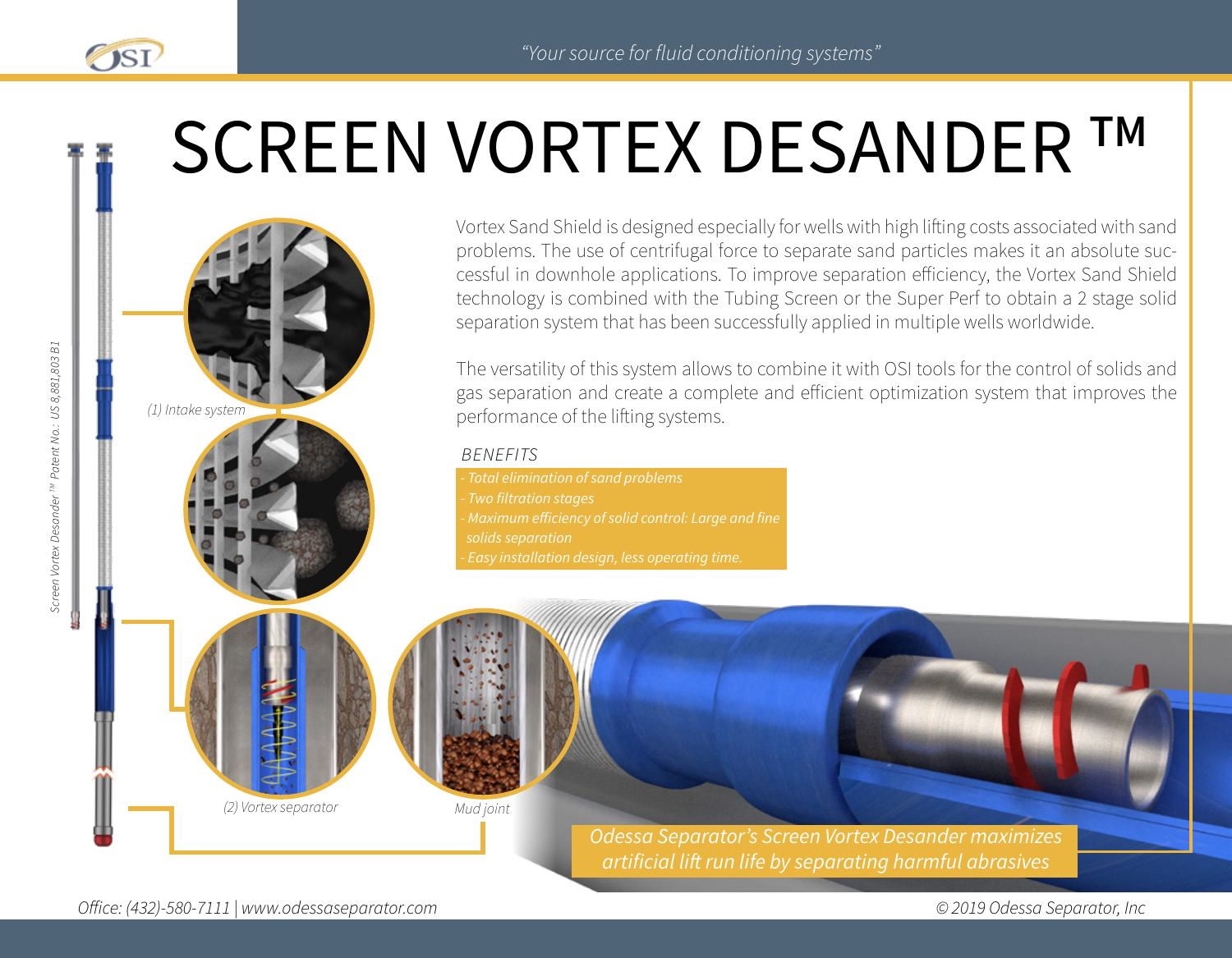

# *The Screen Vortex Desander is made up of 4 components, they are: The sleeve, body, dip tube and vortex helix.*

*1. The Sleeve: Is the outside portion of the tool, it is slotted to eliminate the possibility of dropping tubing in the event of severe sand cutting.*

*2. Body: The inner portion of the tool, just inside the sleeve, that houses the components and directs solids downward into the tail pipe (mud joint); it is designed to 3. Dip Tube: The steel pipe connected to the helix that allows cleaned fluid to enter ration of gas.*

*4. Vortex Helix: The inside portion of the tool, with spiral shaped fins, that directs centrifugal force to sling solids to the outside of the body.*



| <b>Flow Chart (Approx. US BFPD)</b> |            |                 | <b>HELIX SIZES</b> |                        |              |              |
|-------------------------------------|------------|-----------------|--------------------|------------------------|--------------|--------------|
| <b>ESP/PCP</b>                      |            | <b>ROD PUMP</b> |                    | <b>EUE TUBING SIZE</b> |              |              |
| <b>MIN</b>                          | <b>MAX</b> | <b>MIN</b>      | <b>MAX</b>         | $2 - 3/8$              | $2 - 7/8$    | $3 - 1/2$    |
| 96                                  | 192        | 48              | 96                 | HE1.1                  | HE2.1        | HE3.1        |
| 132                                 | 252        | 66              | 126                | HE1.2                  | HE2.2        | HE3.2        |
| 216                                 | 440        | 108             | 220                | HE1.3                  | HE2.3        | HE3.3        |
| 330                                 | 610        | 165             | 305                | HE1.4                  | HE2.4        | HE3.4        |
| 410                                 | 850        | 205             | 425                | HE1.5                  | HE2.5        | HE3.5        |
| 780                                 | 1480       | 390             | 740                | HE1.6                  | HE2.6        | HE3.6        |
| 1150                                | 1910       | 575             | 955                | <b>HE1.7</b>           | <b>HE2.7</b> | <b>HE3.7</b> |
| 1480                                | 2800       | 740             | 1400               | HE1.8                  | HE2.8        | HE3.8        |
| 2100                                | 3900       | 1050            | 1950               | HE1.9                  | HE2.9        | HE3.9        |

*Available -2-3/8" -2-7/8" -3-1/2"*